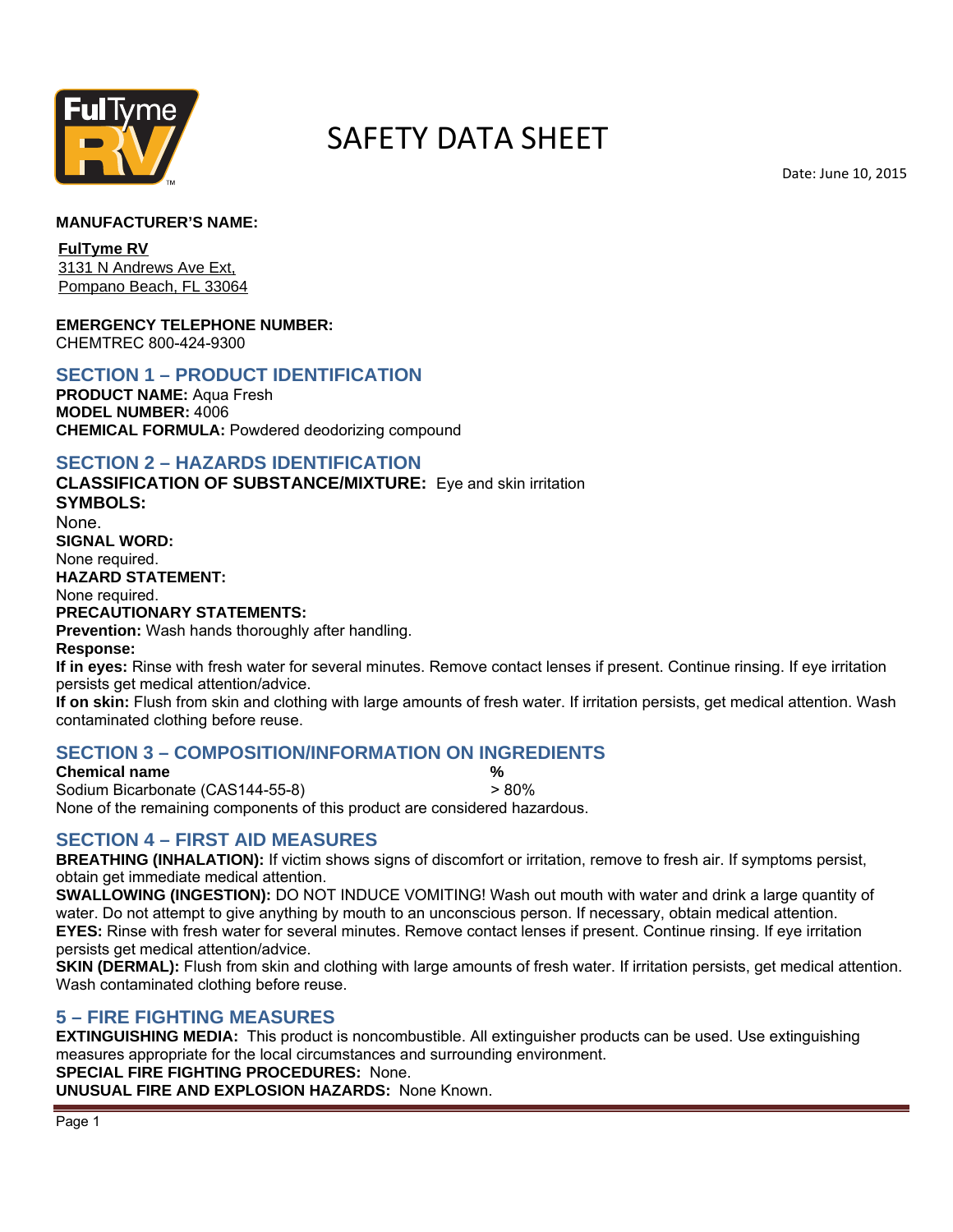# SAFETY DATA SHEET

Date: June 10, 2015

# **6 – ACCIDENTAL RELEASE MEASURES**

 **SPILL PROCEDURES:** Keep dust levels to a minimum. Wear suitable protective equipment. See Section 8. **WASTE DISPOSAL:** Consult local, state and federal authorities.

### **7 – HANDLING AND STORAGE**

**HANDLING:** Under normal use according to label instructions, special protection should not be necessary. Avoid contact with eyes, skin and clothing. Do not ingest.

**STORAGE:** Store in a cool, well ventilated area. Avoid overheating (above 120 F) or freezing.

### **8 – EXPOSURE CONTROLS / PERSONAL PROTECTION**

**RESPIRATORY PROTECTION:** Not usually needed in well ventilated areas. If needed, use a NIOSH approved respirator. **PROTECTIVE CLOTHING:** Safety glasses and Nitrile or PVC gloves.

### **SECTION 9 – PHYSICAL AND CHEMICAL PROPERTIES**

 **Flash point** None (Tag Closed Cup) **Appearance Physical state** Powder. **Color** White. **Odor** Fresh scent. **pH (1:100)** 8.4 **Melting point/freezing point** < 0 °F (< -17.8 °C) **Initial boiling point and boiling range** Not determined. **Evaporation rate** Slow.

**Upper/lower flammability or explosive limits Flammability limit – lower (%)** Not available. **Flammability limit – upper (%)** Not available. **Relative density** 1.0 **Solubility (water)** 93 g/L. **Percent volatile** N/A **Volatile Organic Compounds (VOC)** None.

# **10 – STABILITY AND REACTIVITY**

 **STABLE:** Yes **CONDITIONS TO AVOID:** Open flame, sparks, and strong oxidizers. **HAZARDOUS POLYMERIZATION:** Will not occur. **HAZARDOUS DECOMPOSITION PRODUCTS:** Carbon dioxide and Carbon monoxide.

#### **11 – TOXICOLOGICAL INFORMATION**

 **ROUTES OF ENTRY:** Inhalation, skin absorption or ingestion. **Basis of evaluation**: Based on information from SDS of 100% Sodium Bicarbonate **LISTED CARCINOGEN:** None. **LD50 oral rat:** 4220 mg/kg **MEDICAL CONDITION AGGREVATED:** May aggregate pre-existing dermatitis. **INHALATION:** Inhalation of large amounts of this product may cause irritation of nose, mouth and throat. Use with adequate ventilation. **INGENSTION:** May cause internal irritation to stomach or esophagus. Obtain immediate medical attention. **EYES:** May cause eye irritation.

# **12 – ECOLOGICAL INFORMATION**

**ENVIRONMENTAL FATE AND DISTRIBUTION: Basis of evaluation:** Based on information from SDS of 100% Sodium Bicarbonate. **LC 50 fishes** 1: 8250 - 9000 mg/l **EC50 Daphnia 1:** 2350 mg/l **Persistence and degradability:** Not established.

#### **13 – DISPOSAL CONSIDERATIONS**

**WASTE DISPOSAL:** Consult local, state and federal authorities.